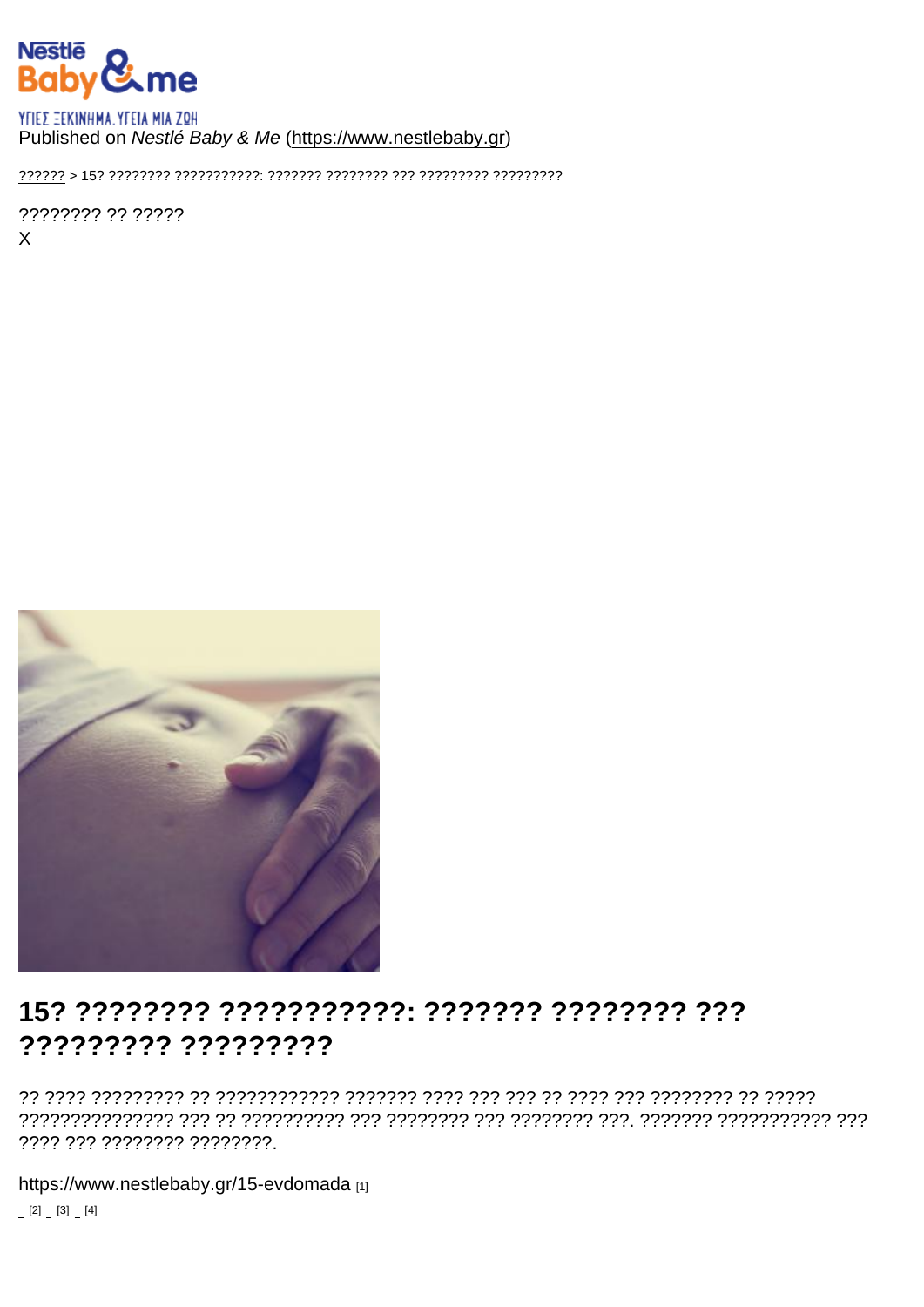# 15? ???????? ??????????? ???????

???? ??? ???????? ????????.

???????, ?????????? 13th, 2019

- $\bullet$  [5]
- $\bullet$  ???????? [1]
- $.77777777$

??????? ????????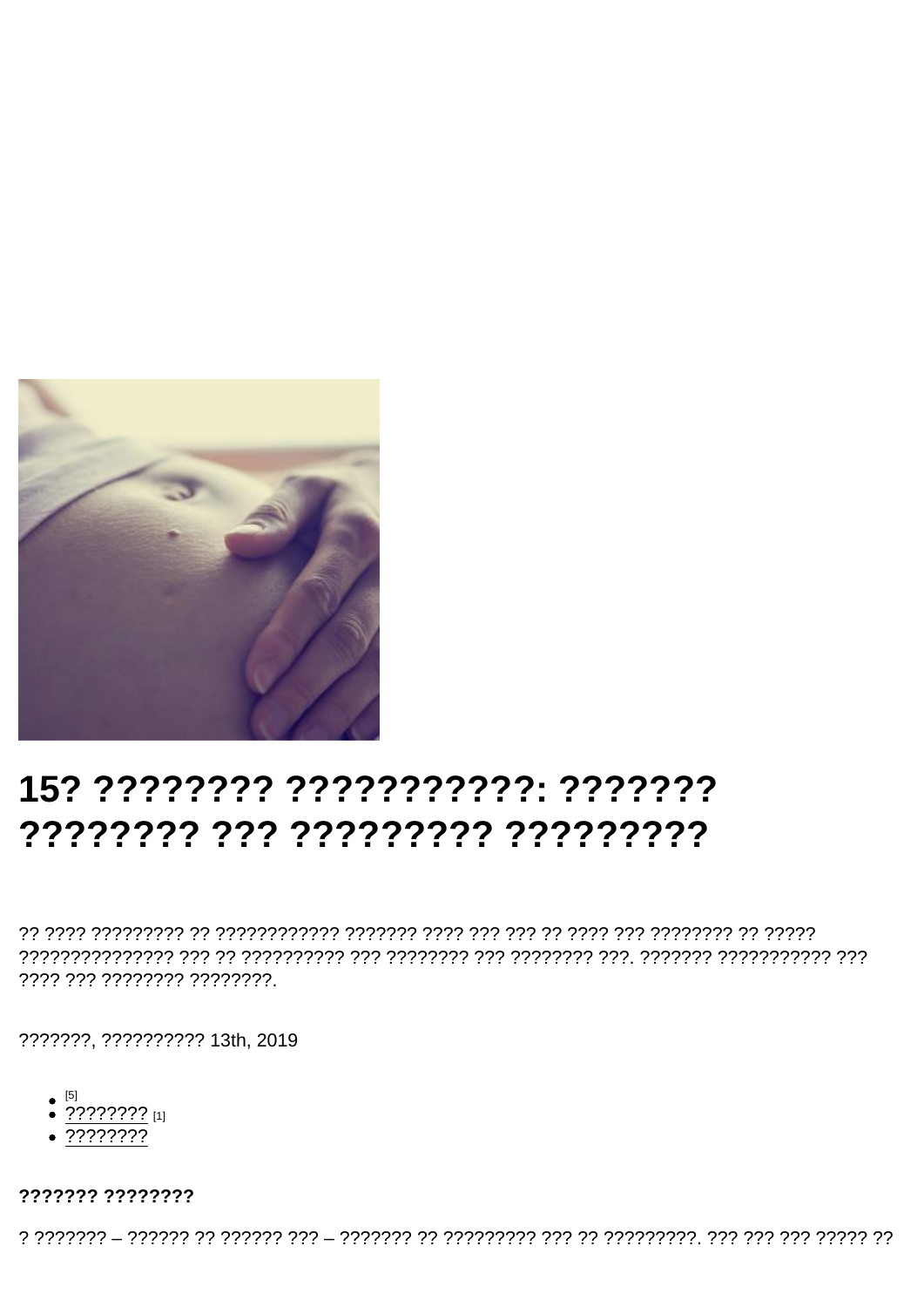

#### ?? ???? ???